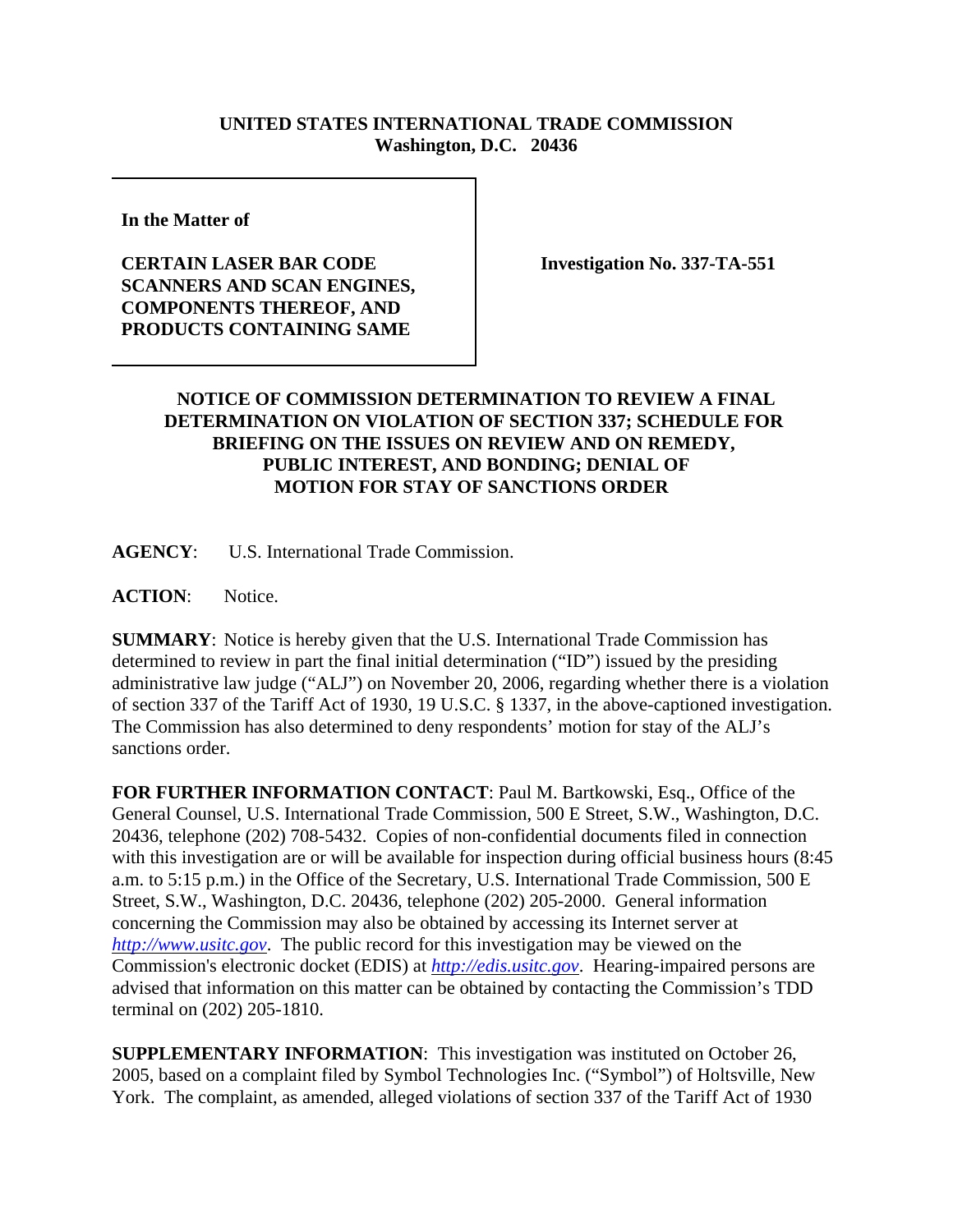(19 U.S.C. § 1337) in the importation into the United States, the sale for importation, and the sale within the United States after importation of certain laser bar code scanners or scan engines, components thereof, or products containing the same, by reason of infringement of various claims of United States Patent Nos. 5,457,308 ("the '308 patent"); 5,545,889 ("the '889 patent"); 6,220,514 ("the '514 patent"); 5,262,627 ("the '627 patent"); and 5,917,173 ("the '173 patent"). The complaint named two respondents: Metro Technologies Co., Ltd. of Suzhou, China; and Metrologic Instruments, Inc. of Blackwood, New Jersey (collectively, "Metrologic").

On January 29, 2007, the ALJ issued an ID finding a violation of Section 337 in the importation of certain laser bar code scanners and scan engines, components thereof, and products containing the same, in connection with certain asserted claims. The ID also issued monetary sanctions against Respondents for discovery abuses. Complainant, Respondents, and the Commission investigative attorney (IA) each filed petitions for review on February 8, 2007. They each filed responses to each other's petitions on February 16, 2007.

Meanwhile, on February 8, 2007, Metrologic filed a motion for stay of the ALJ's sanctions order. The IA and Symbol filed oppositions to the motion on February 20, 2007. Upon consideration of the parties' filings, the Commission has determined to deny Metrologic's motion for stay.

On February 21, 2007, the Commission extended the deadline for determining whether to review the subject ID by fifteen (15) days, to March 30, 2007.

Having examined the record of this investigation, including the ALJ's final ID and the submissions of the parties, the Commission has determined to review the final ID in part. Specifically, the Commission has determined to review: (1) the construction of "single, unitary, flexural component" in the '173 patent, and related issues of infringement, domestic industry, and validity; (2) the construction of "oscillatory support means" in the '627 patent, and related issues of infringement, domestic industry, and validity; (3) the construction of claims containing the so-called "central area" limitations in the '889 patent, and related issues of infringement, domestic industry, and validity; (4) the construction of the "scan fragment" limitation in the '308 patent; and (5) the construction of the term "plurality" in the '308 patent. The Commission requests briefing based on the evidentiary record on certain of the issues on review. The Commission is particularly interested in responses to the following questions:

Regarding the '173 patent:

(1) What is the effect of Symbol's statement in the prosecution history that "[c]laim 70 [issued claim 17] also contains the feature of allowable claim 58" on a proper claim construction?

(2) If Symbol's statement limited the scope of the claim, what is the effect on claim construction, infringement, domestic industry, and validity issues as they relate to the '173 patent?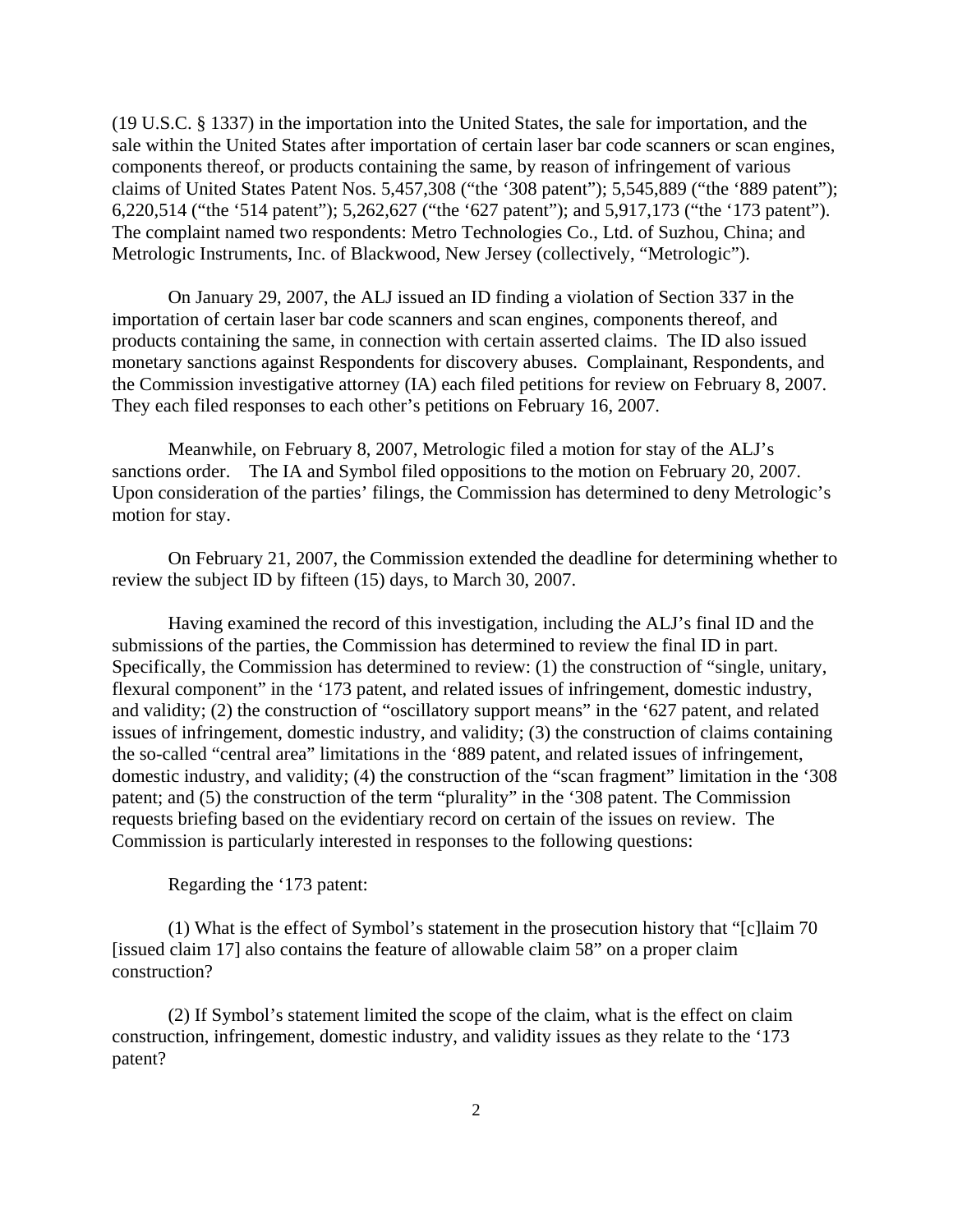(3) If Symbol's statement limits the scope of the claim by providing that the component have "spring portions integral with each other," what would be the effect, if any, on the analysis? In other words, if a flexural component is "single," and "unitary," does it necessarily have "spring portions integral with each other"?

Regarding the '627 patent:

(1) How should the modifier "oscillatory" be construed in the limitation "oscillatory support means"?

(2) How does the construction of the word "oscillatory" affect infringement, domestic industry, and validity as those issues relate to the '627 patent?

Regarding the '889 patent:

(1) What effect does Symbol's statements during prosecution history such that the smaller mirror is "centrally positioned" with respect to the larger mirror have on claim construction?

(2) If such statements limit claim scope, what effect does that limitation have on claim construction, infringement, domestic industry, and validity as those issues relate to the '889 patent?

Furthermore, in connection with the final disposition of this investigation, the Commission may (1) issue an order that could result in the exclusion of the subject articles from entry into the United States, and/or (2) issue one or more cease and desist orders that could result in the respondent being required to cease and desist from engaging in unfair acts in the importation and sale of such articles. Accordingly, the Commission is interested in receiving written submissions that address the form of remedy, if any, that should be ordered. If a party seeks exclusion of an article from entry into the United States for purposes other than entry for consumption, the party should so indicate and provide information establishing that activities involving other types of entry either are adversely affecting it or likely to do so. For background, *see In the Matter of Certain Devices for Connecting Computers via Telephone Lines*, Inv. No. 337-TA-360, USITC Pub. No. 2843 (December 1994) (Commission Opinion).

If the Commission contemplates some form of remedy, it must consider the effects of that remedy upon the public interest. The factors the Commission will consider include the effect that an exclusion order and/or cease and desist orders would have on (1) the public health and welfare, (2) competitive conditions in the U.S. economy, (3) U.S. production of articles that are like or directly competitive with those that are subject to investigation, and (4) U.S. consumers. The Commission is therefore interested in receiving written submissions that address the aforementioned public interest factors in the context of this investigation.